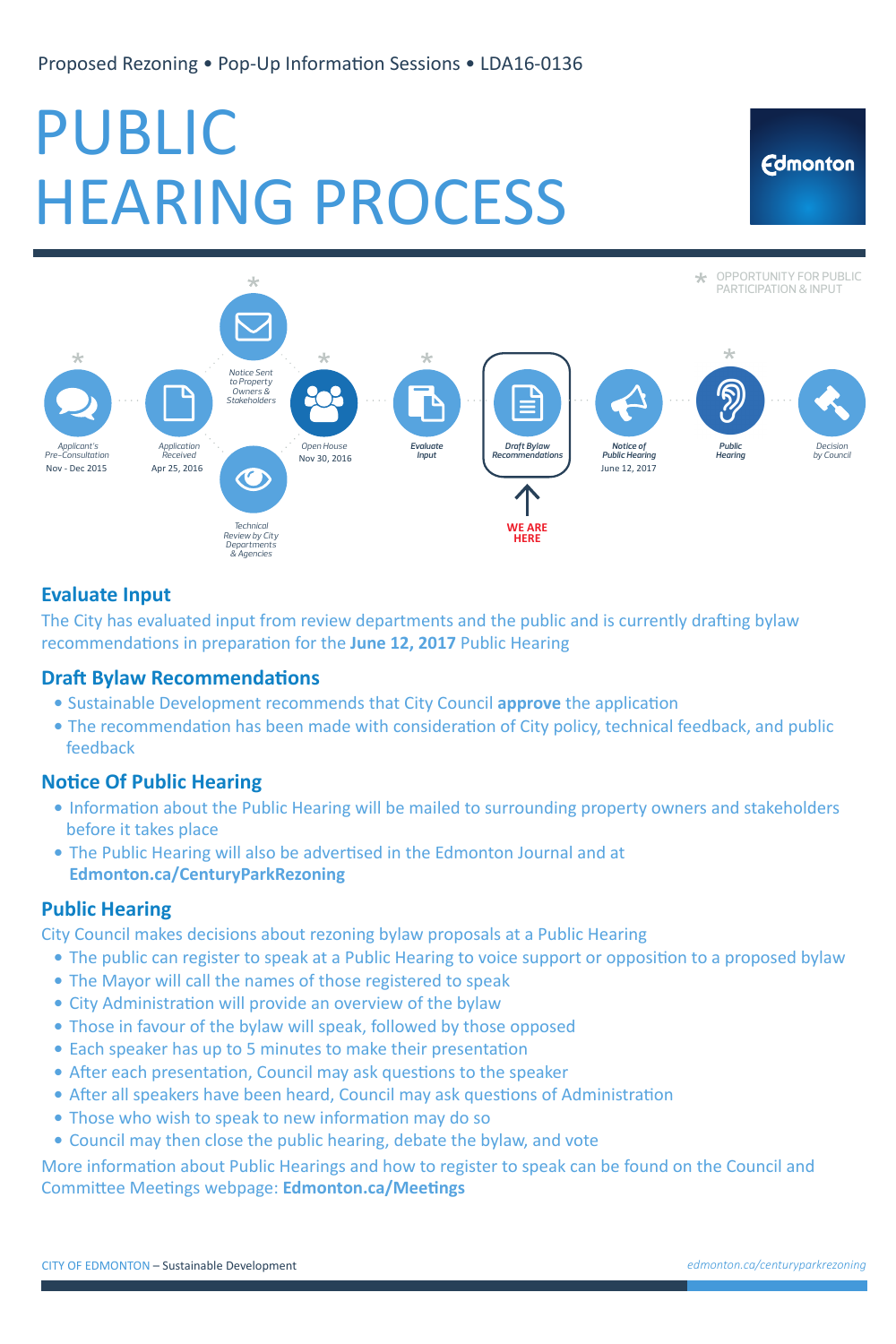CITY OF EDMONTON – Sustainable Development

*edmonton.ca/centuryparkrezoning*

Edmonton

Proposed Rezoning • Pop-Up Information Sessions • LDA16-0136

# YOU WERE HEARD

| <b>TOPIC</b>   | <b>CONCERN</b>          | <b>RESPONSE</b>        |
|----------------|-------------------------|------------------------|
| <b>Density</b> | <b>Too much density</b> | <b>Density reduced</b> |
|                |                         |                        |

| <b>Open space</b>    | Not enough open space                                                                             | Ground-level open space added                             |  |  |
|----------------------|---------------------------------------------------------------------------------------------------|-----------------------------------------------------------|--|--|
| <b>Club house</b>    | <b>Promised club house</b><br>amenity                                                             | 2,300 sq m indoor recreation facility<br>added            |  |  |
| <b>Site access</b>   | <b>Re-opening the 29</b><br><b>Avenue / 109 Street</b><br>intersection received<br>mixed opinions | <b>Traffic signals will be installed</b>                  |  |  |
| <b>Traffic</b>       | <b>Traffic congestion</b>                                                                         | <b>Traffic Impact Assessment</b><br>reviewed and approved |  |  |
| <b>Parking</b>       | <b>Enough parking needed</b>                                                                      | <b>Parking plan proposed</b>                              |  |  |
|                      | <b>LRT riders parking in</b><br>neighbourhood                                                     | <b>Residential Parking Program available</b>              |  |  |
| <b>Timeline</b>      | The site is not being built<br>fast enough                                                        | "Sunset clause" added                                     |  |  |
| <b>Communication</b> | The developer should<br>communicate better with<br>the community                                  | "Good neighbour agreement"<br>added                       |  |  |